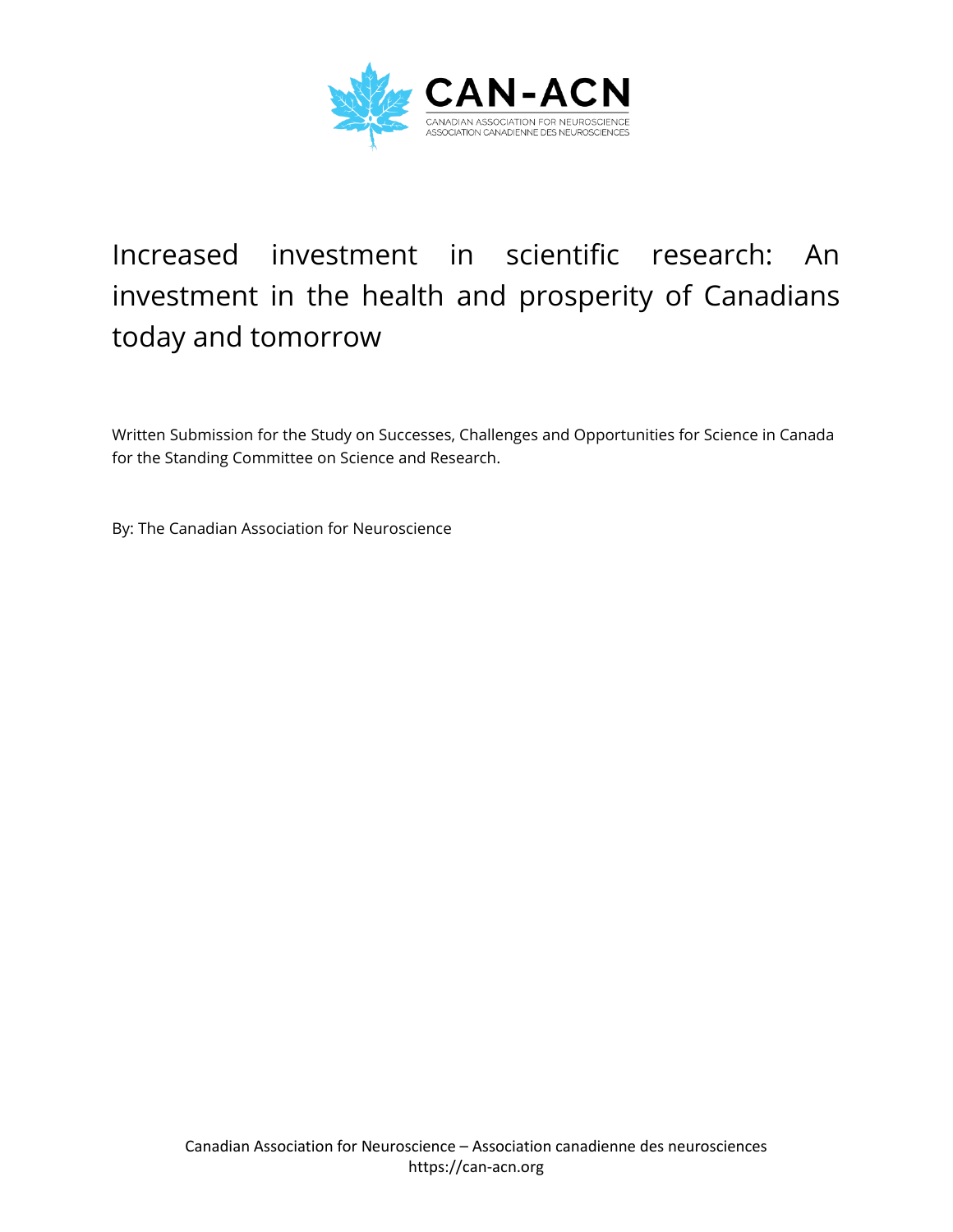

The government of Canada must significantly and predictably increase investments in the Canadian Institutes of Health Research (CIHR), the Natural Sciences and Engineering Research Council (NSERC) and the Social Sciences and Humanities Research Council (SSHRC) for the benefit of all Canadians.

#### *Rationale:*

A- Increased investments are required for research restart and recovery from the setback of the COVID-19 pandemic to research laboratories in Canada.

The government of Canada rapidly responded to the COVID-19 pandemic by providing funds to support COVID-19 research, as it recognized the importance of science to inform our response to the pandemic. These funds have allowed Canadian researchers to make meaningful discoveries that will be of crucial importance for Canada's recovery from COVID-19. Scientists have been at the forefront of public information campaigns; have contributed to identifying new testing methods; have investigated new potential COVID treatments; and worked to break down barriers to communication with indigenous and underrepresented groups, among other contributions.

While investments in COVID research must be applauded**, it is important to note that most health research is focused on non-COVID diseases.** COVID has had an important impact on research laboratories in Canada<sup>1</sup>. Due to the pandemic, most research laboratories were shut down for a minimum of three months and are still not operating at full capacity over a year later, causing a tremendous setback to Canada's research ecosystem. As labs were closed, they could not hire and train students, post-docs and staff to perform experiments, leading to a loss of highly qualified personnel and of research materials developed during long-term experiments (multi-month and even multi-year projects). Researchers and trainees have also lost funding opportunities. Most labs have significant ground to make up just to get to where they were pre-COVID. Setbacks like these are bad for Canadians because they will delay or prevent the critical research and scientific discoveries that lead to innovation, new medicines, and therapies.

B- Increased funding for fundamental research will make Canada ready to face new and existing challenges.

**As COVID-19 has shown, fundamental research is key to facing new challenges.** One such example, and a Canadian success story, is that of Dr. Pieter Cullis, Professor at University of British Columbia who has had a long-standing career studying lipid nanoparticles, which is a technology that wraps mRNA in a type of bubble so that we can safely inject it into humans. He started working on this back in 1995, firmly believing that one day this technology could be important for delivering therapies to patients. Along the way, he established collaborations with companies around the world, including BioNtech, a company in Germany that worked with Pfizer to generate one of the COVID-19 vaccines. If you received the Pfizer vaccine, you received a vaccine that uses lipid nanoparticle

<sup>1</sup> https://can-acn.org/covid-impact-survey/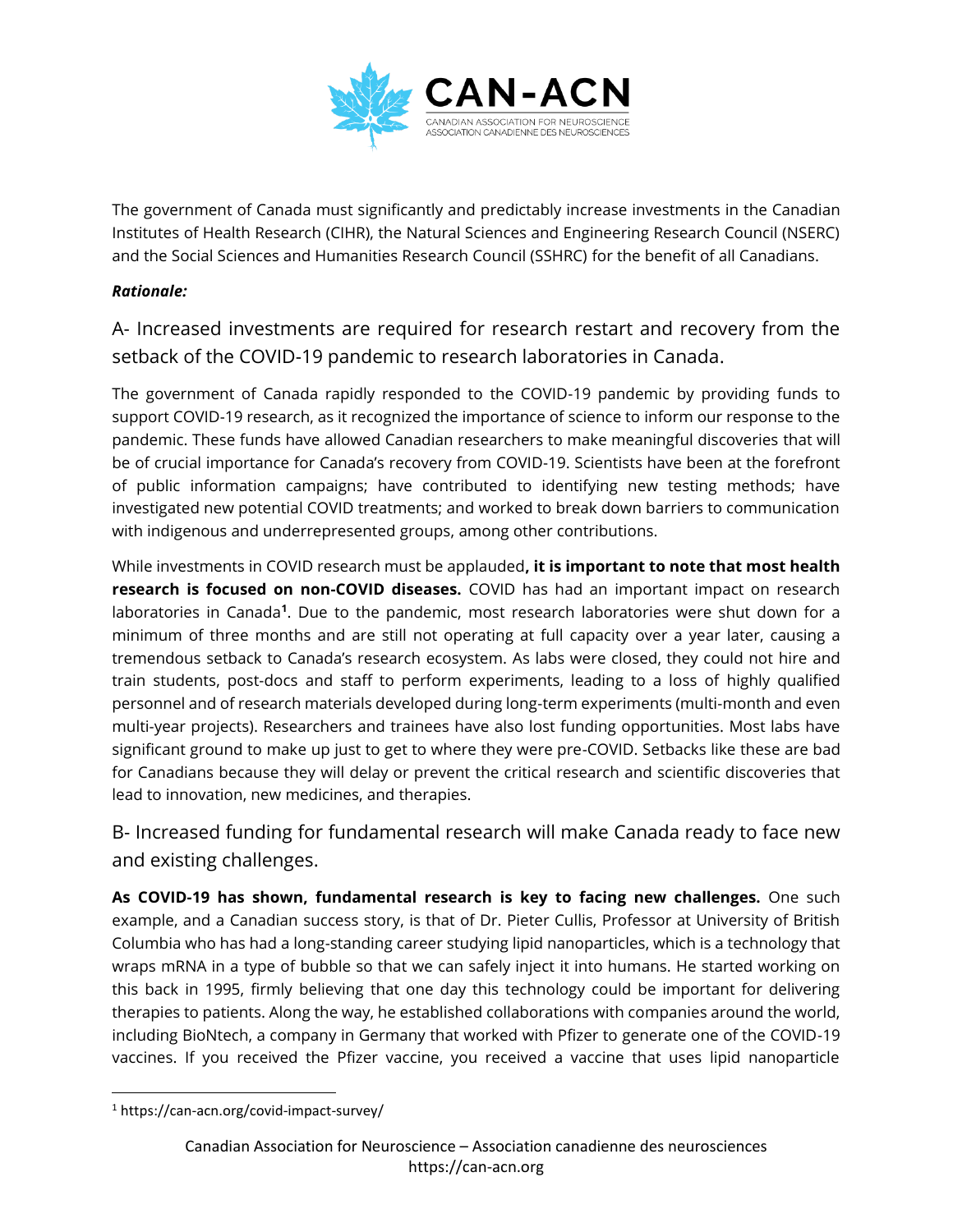

technology that was developed right here in Canada. This is just one success story out of hundreds, possible only because of the investment that Canada has made in fundamental, non-targeted research.

**Canadian scientists work for all Canadians**. Their discoveries fuel the innovation economy, their laboratories train highly qualified personnel who contribute to diversifying the Canadian workforce, and their discoveries also provide hope to Canadians who live with diseases for which there are currently no cures, and few treatments. For example, **Neurological disorders, such as Alzheimer's disease and ALS, are the leading cause of disability and the second leading cause of death worldwide<sup>2</sup>** . The burden of neurological disorders has substantially increased over the last 25 years with ageing of the population and has had a **growing impact on the economy.** Canadian neuroscientists strive to find cures and treatments and need the support of the government to do so.

**Investing in fundamental research will allow Canada to address these important challenges**. Fundamental research to understand how the brain and nervous system work offers our best chance to reduce the burden of neurological disorders and to improve the quality of life of Canadians. COVID-19 has shown us that a health crisis can have wide ranging effects on our health, economy and mental wellbeing. Investing in scientific research now is an investment in scientific readiness, to be prepared to face the next health challenge.

C- Robust and predictable increases in funding for fundamental research will support Canada's scientific community in the long term.

Canadian neuroscience laboratories that perform fundamental research rely mainly on funding provided by the Canadian Government through the tri councils (CIHR, NSERC, SSHRC). Project grants awarded by the CIHR are the core funding mechanism for biomedical research in Canada. Unfortunately, **success rates in recent competition have been dwindling** (Figure below). The success rates for funding applications at CIHR has steadily declined since 2005, from a 33% success rate to a value just above 15% in 2020 (one in six successful applications), leading to financial insecurity for laboratories. Current success rates are too low to maintain a diverse and flourishing research environment, as many excellent research programs go unfunded. Researchers spend countless hours writing grant applications, while their chance of being successful are too low to be sustainable. In addition, it should be noted that the current 15% funding level is only achieved by making drastic cuts to the budgets of all project grants (often >25%), which further highlights the lack of sufficient funding for this competition.

While detailed financial analysis could explain this decline in success rates, one clear contributing factor is the fact that the CIHR budget has not significantly increased in more than a decade. The budget for CIHR in 2007-2008 was \$927M and in 2019-2020 it was \$1135M. While this represents an increase in actual dollars, when inflation is considered (using the bank of Canada inflation calculator), it represents only a 2.5% increase in constant, 2006 dollars. The number of researchers has increased

<sup>2</sup> (Feigin et al. Lancet Neurol. 2019;18(5):459-480. doi:10.1016/S1474-4422(18)30499-X)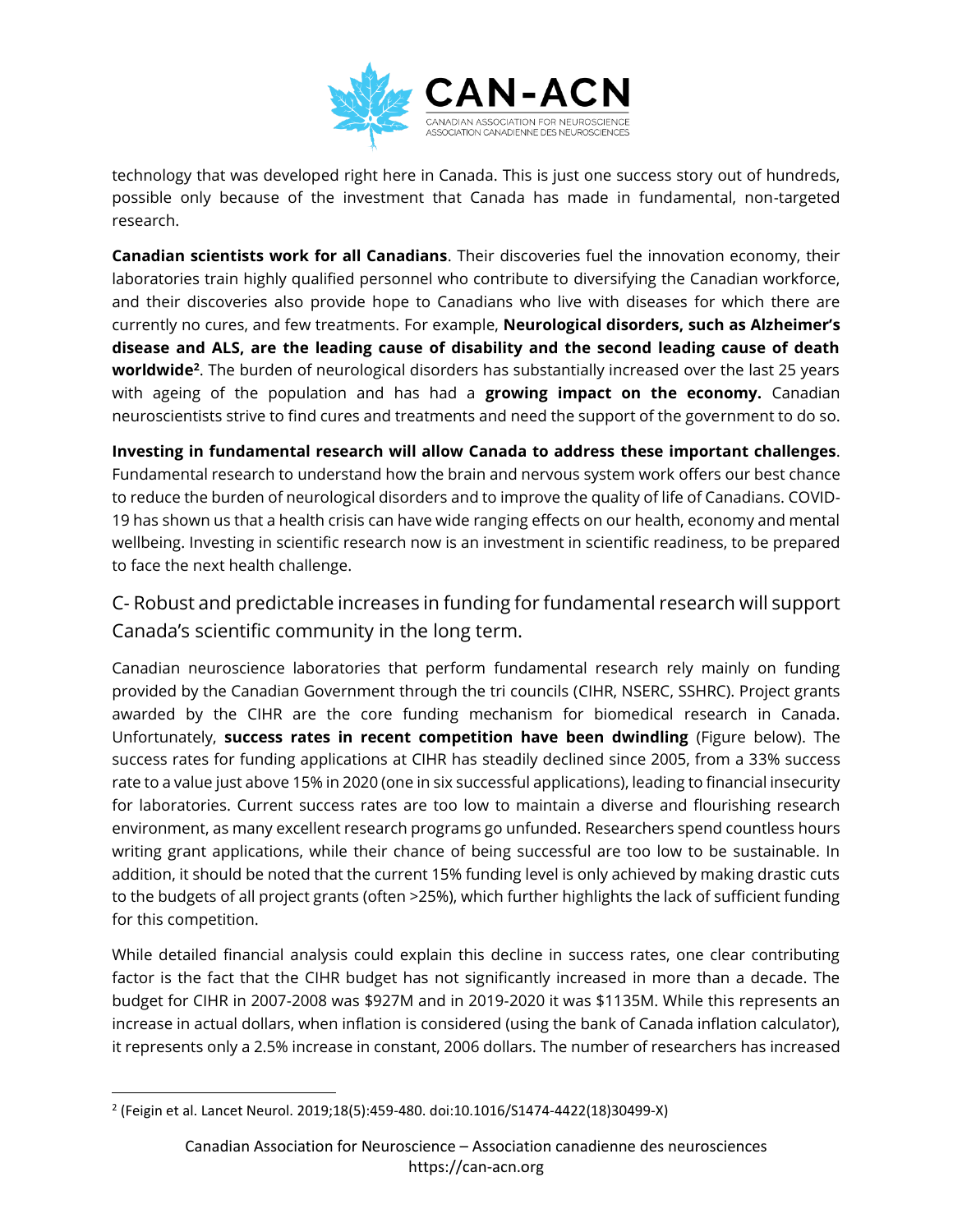

(3850 applications in 2006 vs. 4629 in 2019), and the cost of experimental materials increases at a higher rate than inflation.



Most research projects are long-term endeavours. Loss of funding for a single year, because of the hypercompetitive funding situation, means having to let go specialists that cannot easily be replaced -very significant setbacks in research. Some laboratories do not recover, and end up closing, or moving to more supportive environments, in other countries.

If you recall the important contributions to development of the Pfizer COVID vaccine by Dr. Pieter Cullis, referenced above, note that he was doing his research back when the success rate for funding projects was higher. In 2005, more than 30% of grant applications were funded. Today's much lower success rates mean that many outstanding research projects, projects just like Dr. Cullis's, will not get funded and, therefore, will not get completed.

A stronger investment in scientific research would also allow Canada to retain its brightest and to attract new talent. Without it, our scientists might find it more favourable to bring their talent elsewhere.

Therefore, we recommend, after an initial boost to the science budget of 25% in 2022, to include a 10% increase yearly to tri-council funding. This will ensure predictable increases in funds and more financial security for researchers and trainees.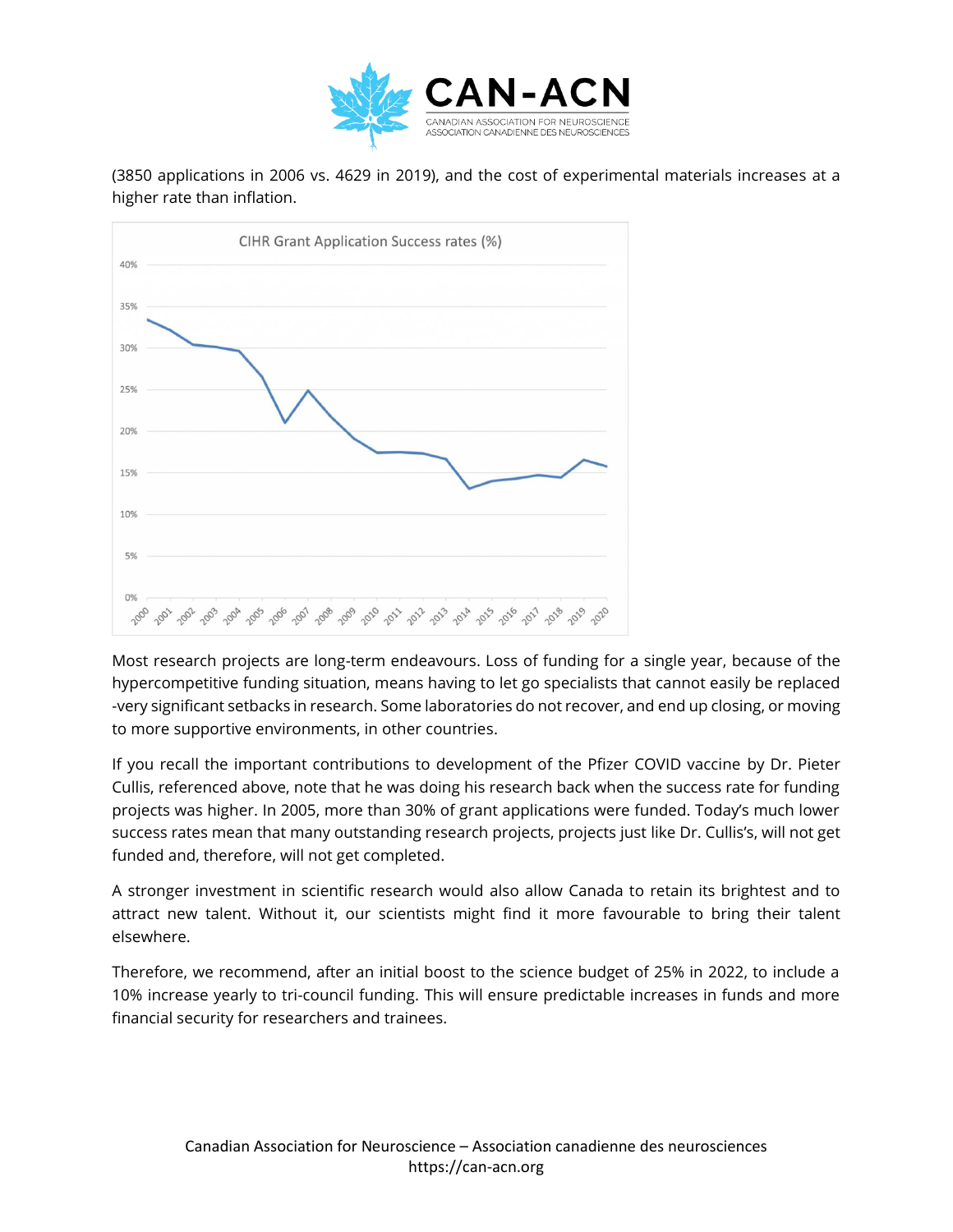

D – Investments by the Canadian government in fundamental research supports the research and innovation economy.

According to the latest data from the OECD (Organisation for Economic Co-operation and Development [http://www.oecd.org/\)](http://www.oecd.org/) Canada is the only country in the G7 whose investment in Research and Development have steadily declined in the last 15 years.



*OECD Data on Gross Domestic spending on Research and Development - Canada compared to other countries of the G7. Dark black line is OECD average.<sup>3</sup>*

This data shows Canada ranks second to last of the G7 countries in terms of Gross Domestic spending on Research & Development, with only 1.5% of its GDP invested in R&D. This low investment level also places Canada below the average of OECD countries, at 2.5%, and well below the US, with 3.1% of its GDP in R&D.

<sup>3</sup> *(Accessed on 27 July 2021) Chart permanent URL: https://data.oecd.org/chart/6qLi*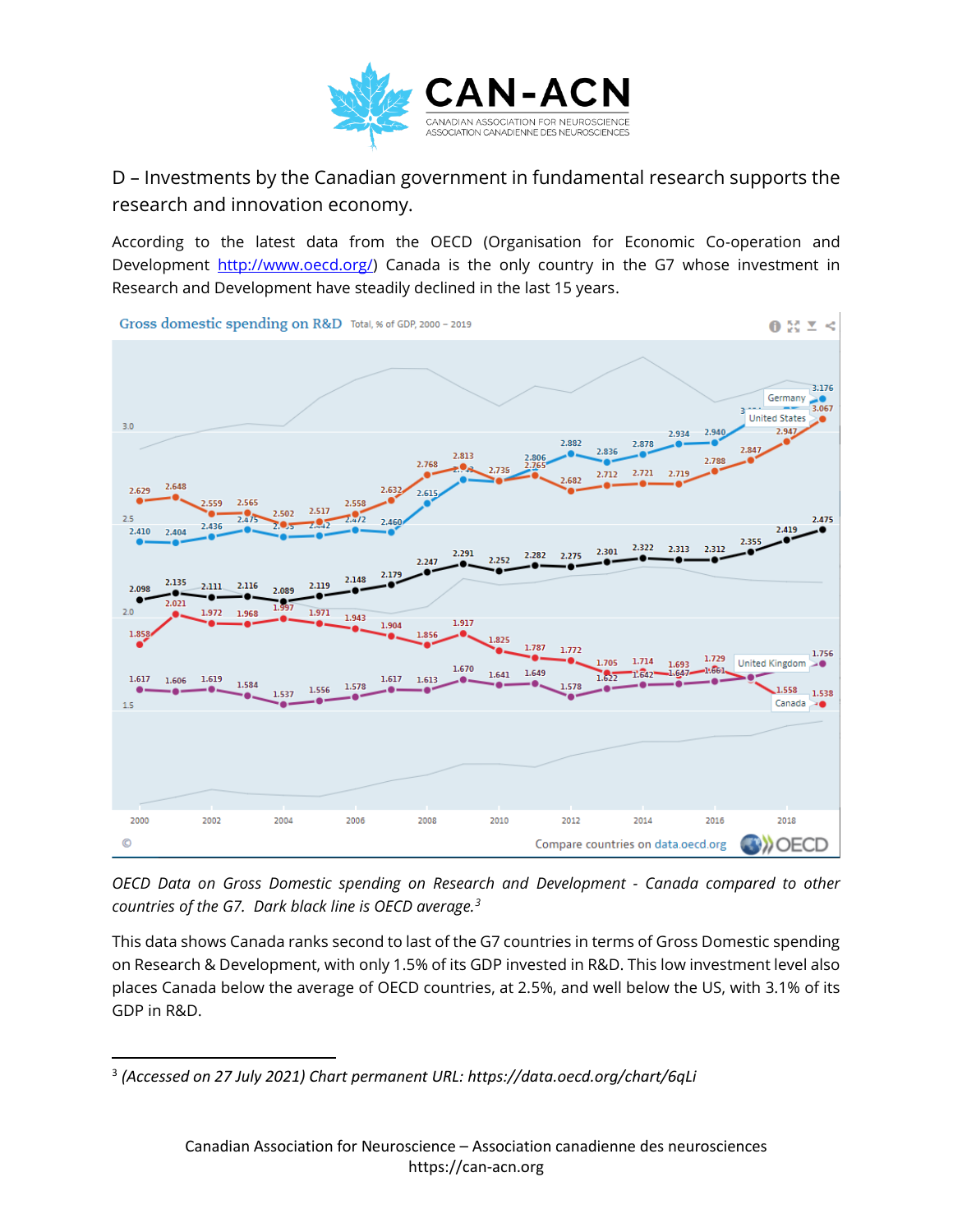

We recognize that government investment in R&D is only a small proportion of the total R&D investment in a country, however, research shows that government investment is multiplied by private investments, leading to a high return on investment.

Many countries have recognized this, including Japan, Germany and the USA. In May 2021, President Biden's first big budget request proposed increases for science budgets, including a 21% increase to the National Institutes of Health (NIH)<sup>4</sup>. NIH's 2020 budget was \$USD 41.5 billion dollars, compared to CIHR's \$CAD 1.1 billion, a 46-fold difference in funding, which contrast with only nine-fold difference in population. Adjustments for GDP per capita or purchasing power have only a minor influence on such large discrepancies. The latest NIH budget announcement will further increase this gap.

### E- Investing in research helps create quality jobs in Canada.

Investing in scientific research also means the creation of jobs for highly qualified personnel within scientific research laboratories. In a survey we ran in the summer of 2020  $^5$ , Canadian scientists revealed that **over 60% of funds given to laboratories through CIHR, NSERC and SSHRC grants are used to pay for salaries of trainees, research assistants, technicians and post-doctoral fellows that perform research activities in Canada**. The people trained in research laboratories constitute important assets for medical and high-tech companies in Canada.

### Closing remarks

The COVID-19 pandemic has highlighted the importance of scientific research in Canada in times of crisis. We need now, more than ever, to build on the scientific discoveries of Canadian scientists to ensure we recover from COVID-19 in the immediate future. We recommend a one-time 25% stimulus to bring Canadian research back to pre-COVID levels, and predictable long-term research funding increases to meet new and existing challenges. Building Canada's in-country expertise and capacity will also reduce our dependence on other countries.

Significant investments in science need to be made this year and in coming years. Canada's Fundamental Science Review, published in 2017 by the government of Canada<sup>6</sup>, offers a clear path to reinvest in scientific research through the three main granting councils. Our recommendations are in line with the recommendations of the Science review and are supported by the Canadian scientists we surveyed.

Our scientists are ready and motivated to work for Canada, and to contribute to Canada's recovery and economic restart. Investing in research today will ensure we can meet new and existing challenges and remain competitive in a changing economy.

<sup>4</sup> <https://www.sciencemag.org/news/2021/05/biden-seeks-big-increases-science-budgets>

<sup>5</sup> https://can-acn.org/covid-impact-survey/

<sup>6</sup> sciencereview.ca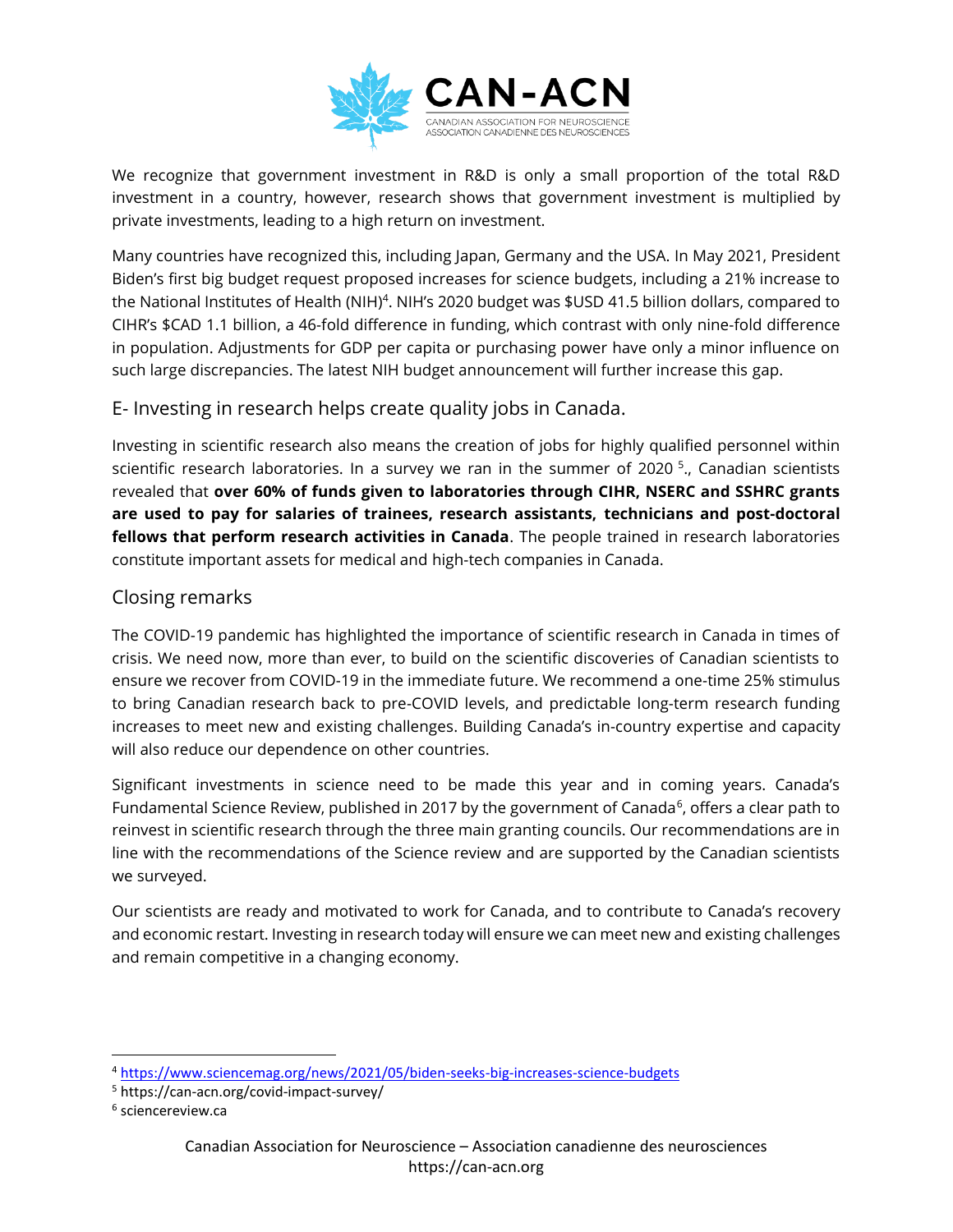

Recommendations:

Recommendation 1: That the government of Canada provide a **one-time 25% increase in investment in the Canadian Institutes of Health Research (CIHR), the Natural Sciences and Engineering Research Council (NSERC) and the Social Sciences and Humanities Research Council (SSHRC)** for research restart and recovery from the setback of the COVID-19 pandemic to research laboratories in Canada.

Recommendation 2: The government should commit to providing robust and predictable funding for basic discovery research to sustain and grow Canada's scientific community. **Funding to the Canadian Institutes of Health Research (CIHR), the Natural Sciences and Engineering Research Council (NSERC) and the Social Sciences and Humanities Research Council (SSHRC) should be increased by at least 10% yearly.** This recommendation is in accordance with the 2017 Fundamental Science Review and will ensure Canada's research ecosystem is healthy and resilient to face any future challenge.